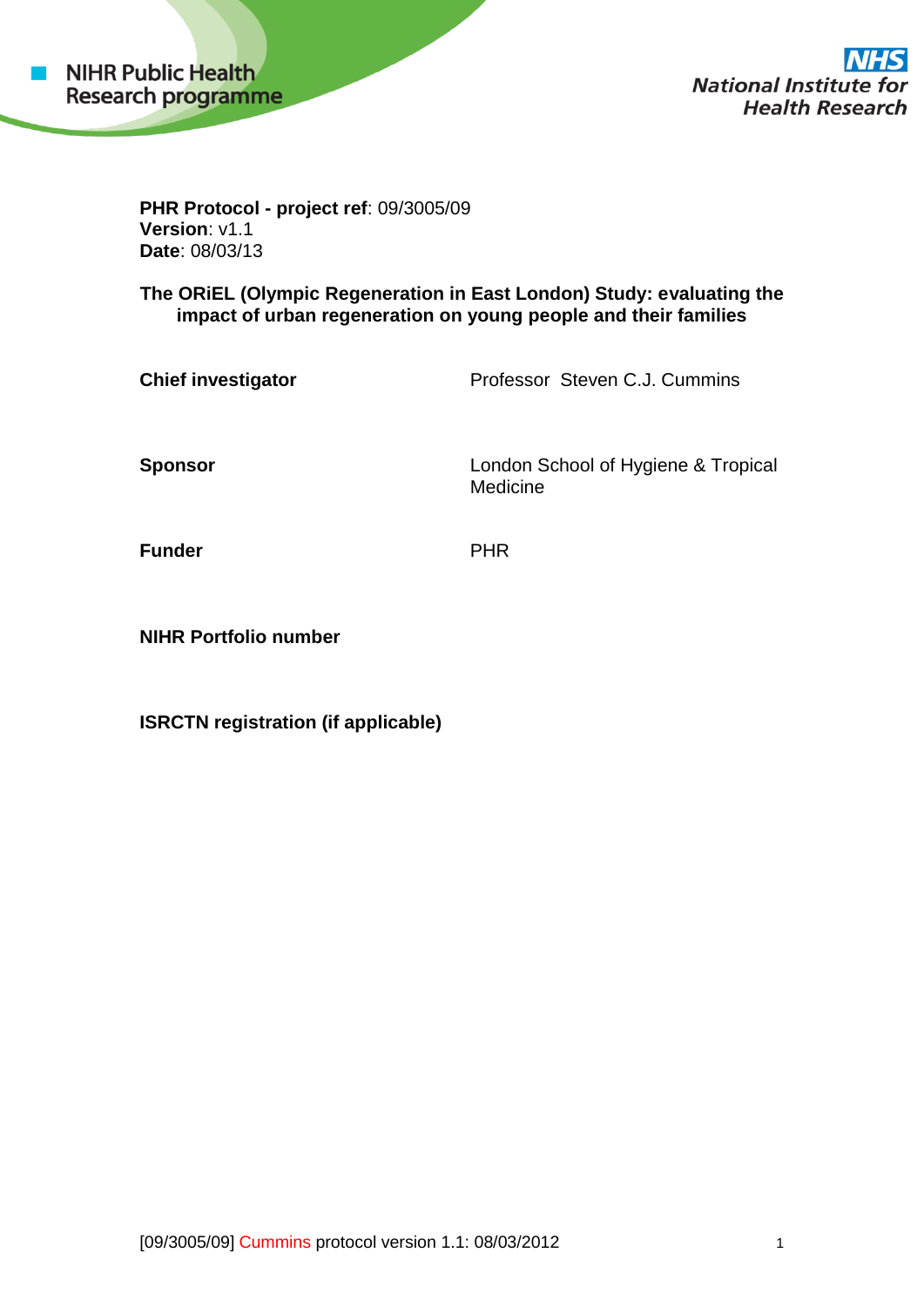### **The ORiEL Study: evaluating the impact of urban regeneration on young people and their families**

# **1. Aims/Objectives:**

The objective of the proposed project is to answer the *primary research question:*

1. What is the impact of urban regeneration on the social determinants of health (employment), health behaviours (physical activity) and health outcomes (mental health and wellbeing) of adolescents and their parents?

Underpinning this objective are the following *secondary research questions:*

- 2. What are the wider socio-environmental and health impacts of urban regeneration in terms of benefit status, educational attainment, social cohesion/capital, diet, smoking, alcohol use and obesity?
- 3. How are socio-economic and health impacts distributed by age, sex, ethnicity and education?
- 4. What are the effects on health and health behaviours of specific components of the regeneration programme?
- 5. Are socio-economic and health impacts sustained over time?

# **2. Background:**

Health follows a social gradient, with those further up the socio-economic scale experiencing better health (1;2). In the UK, health inequalities have persisted over the past decade with the mortality gap between the most advantaged and disadvantaged groups standing at around 8 years (3). Policies and interventions that tackle the wider socio-economic and environmental determinants of poor health have been promoted by UK governments as important components of strategies to improve health and wellbeing, and reduce health inequalities (2-4). In recent years large-scale programmes that tackle entrenched social and environmental deprivation through improvements in living conditions have become an increasing feature of the policy landscape. Such interventions have usually taken the form of large-scale urban regeneration and neighbourhood renewal programmes which have good potential to tackle health inequalities as they directly influence the wider social, economic and environmental determinants of physical and mental health (5). In the last 20 years alone spending on such schemes in the UK has reached £11 billion (6). Many of these schemes are area-based, and thus involve the targeting of places that are considered to be in the greatest social and economic need. Such initiatives target areas of multiple deprivation and commonly comprise investment in the key socio-economic and environmental determinants of health, for example employment, housing, education, income, and welfare. Much of this occurs through infrastructural improvements to the built environment such as better transport links, provision and upgrading of retail space, creation of green space, parks and public areas and improving housing. General improvements in aesthetics and safety via neighbourhood re-design through lighting, furniture, public art, pedestrian zones and the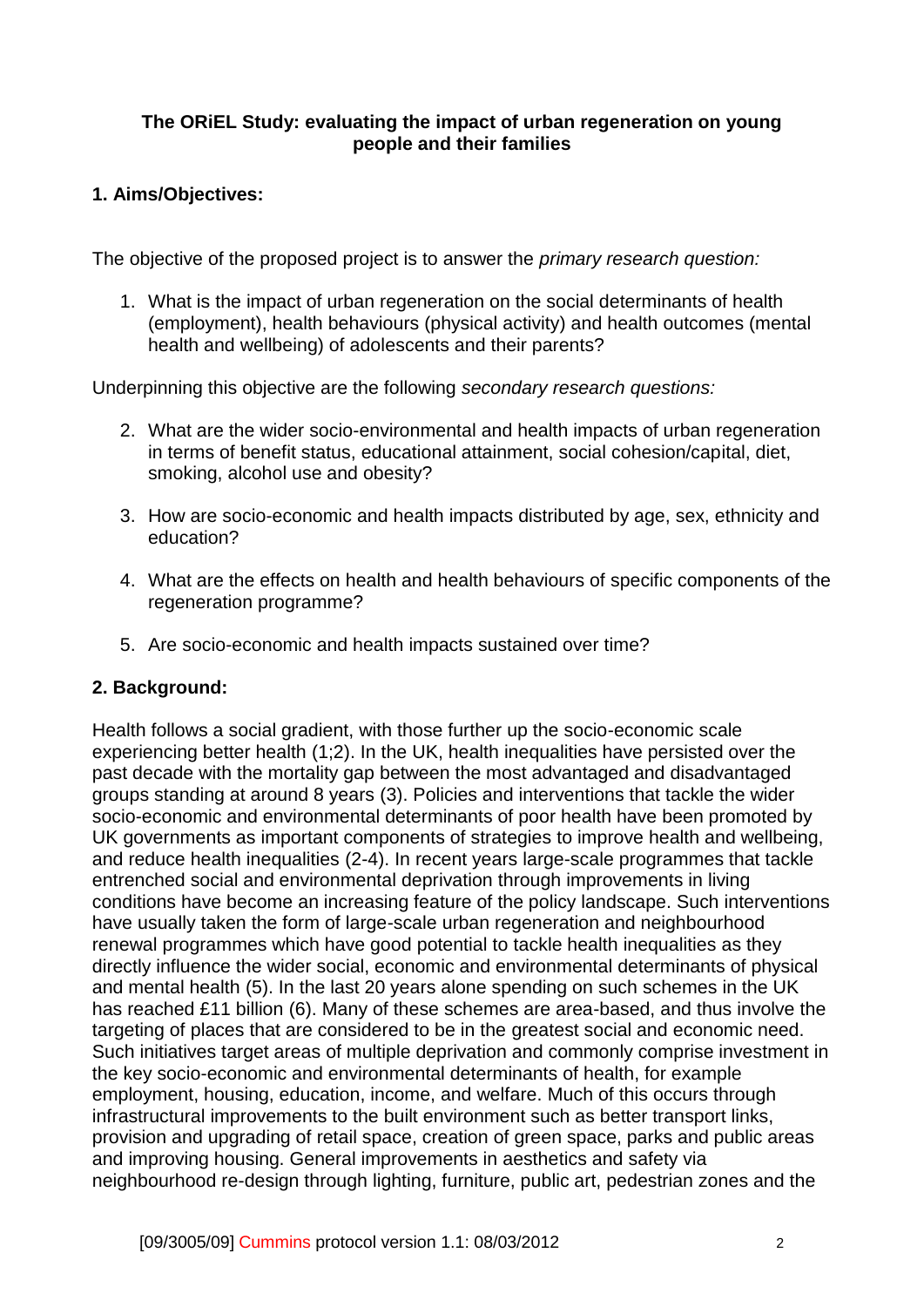amelioration of environmental stressors such as graffiti; litter and noise are also common components of regeneration programmes.

Despite continuing large-scale public investment, recent systematic reviews identify a dearth of evidence of the effectiveness of urban regeneration programmes in improving health and wellbeing, and alleviating health inequalities (7-9).The evidence that does exist is weak with mixed findings. In the UK, studies investigating the health impacts of urban regeneration are rare and highly variable in terms of study quality and reported outcomes, and primarily exist in the grey literature. Although some studies with health indicators have reported improvements (e.g. mortality rates) (10), previous research also suggests the possibility of negative effects (11). Evaluations have tended to focus on short-term socio-economic outcomes (such as impacts on employment, education, income and housing quality) and have failed to investigate the links to health outcomes. These socioeconomic evaluations have also been mixed, with the reporting of both positive and negative effects on socioeconomic factors, making it difficult to speculate as to the direction and nature of plausible health impacts (11-13). Most studies are focused on adults: evaluations of the impact of urban regeneration on young people and their families represent an important gap in the evidence, as adolescence may be a critical point for the emergence of health inequalities in later life.

The proposed study focuses on urban regeneration specifically associated with the 2012 Olympics which might be criticised on the grounds of external validity. However, the components of the proposed regeneration programme are common to the majority of urban regeneration programmes elsewhere (e.g. improvements in facilities, services, housing and built infrastructure). This represents an opportunity for a great deal of wider learning to be gained around about the range and nature of positive and negative impacts and the causal pathways between urban regeneration and health by linking specific individual components of regeneration to changes in specific outcomes and behaviours. Overall, the literature is clear: robust evaluations of the impact of urban regeneration programmes on the social determinants of health, and on health and behaviours have rarely been undertaken. Similarly, there has been little work on how impacts vary across population sub-groups. Thus there is clear need to undertake an evaluation of the impact of urban regeneration on health and health inequalities. In this study we propose to assess the health impacts of urban regeneration in a sample of young people and their families in East London.

### **3. Need:**

The recent Marmot Review of Health Inequalities (2) has the creation of healthy and sustainable places and communities, the creation of fair employment and good work for all, and the enabling of children and young people to maximise their capabilities and opportunities as key policy objectives to improve health and reduce health inequalities.

The project is thus timely and policy relevant, both in terms of the context of long-term regeneration plans in the Thames Gateway region, and for ongoing and future regeneration programmes in urban areas elsewhere in the UK and internationally. The project will provide robust and generalisable evidence for the range and nature of the health impacts of large-scale urban regeneration programmes on families, and the distribution of these impacts across population sub-groups as defined by indicators of social position (e.g. ethnicity, employment status, education and family composition).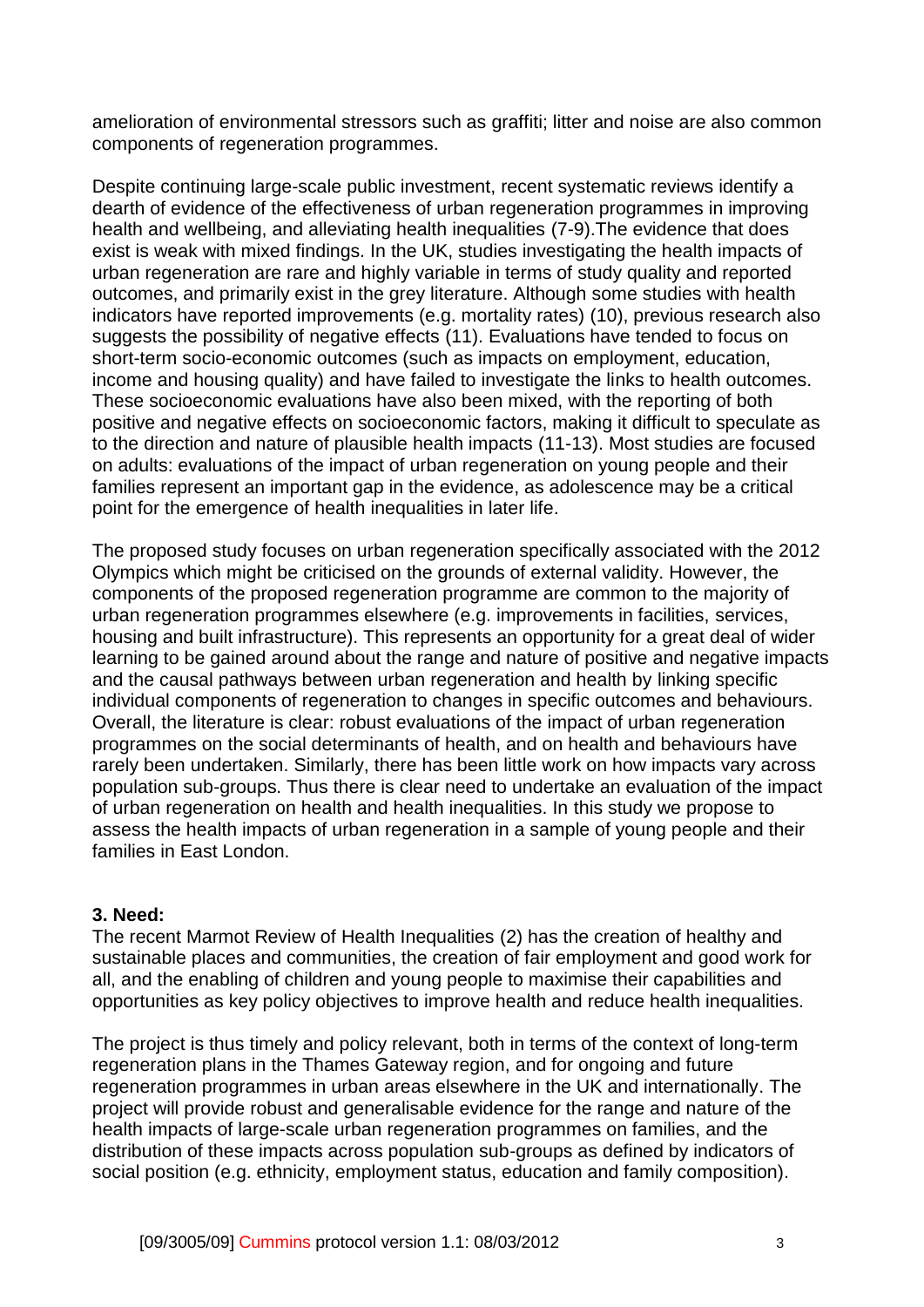Findings will help inform and optimise non-NHS social, economic and urban policies and interventions to improve health at the local and national level.

## **4. Methods:**

## *a. Setting*

The study will take place in the London Boroughs of Newham (intervention site) and Tower Hamlets, Hackney and Barking and Dagenham (comparison sites) in the east of London. The boroughs have an ethnically diverse combined population of 1.25 million (14) but are relatively disadvantaged compared to the London average. This setting is a good candidate for research of this type as area-based urban regeneration programmes, which influence the socio-economic and environmental determinants of health, may be particularly beneficial for relatively disadvantaged communities with degraded infrastructure (9).

## *b. Design*

The study will comprise of two main elements:

1. A **longitudinal controlled quasi-experimental study** (adolescents) with a controlled repeat cross-sectional study with nested cohort study (parents). The study will compare changes in socio-economic status (SES), health behaviour and health outcomes in adolescent school pupils in year 7 (aged 11-12), and their parents, resident in an area receiving large-scale urban regeneration (London Borough of Newham). This intervention group will be contrasted with comparison groups living in similar areas not receiving urban regeneration of this magnitude (London Boroughs of Tower Hamlets, Hackney and Barking & Dagenham). Three waves of longitudinal and repeat cross-sectional data collection are proposed (pre-intervention baseline and two follow-ups).

2. An **in-depth longitudinal qualitative study** of family experiences of and attitudes towards regeneration in the intervention area (Newham) and influences on SES, health behaviours and health outcomes. The study will comprise of a sub-group of approximately 20 families that reflects the diversity of the questionnaire survey sample.

The study been granted ethics approval from Queen Mary University of London (QMREC2011/40) and approval to enter schools has been granted from each London Borough. Consent will be obtained from each school to contact the parent(s) of participating pupils and to invite them to take part in the study using bilingual fieldworkers.

### *c. Data collection*

### **Recruitment**

Participants will be recruited through secondary schools in two ways; i) school-based enrolment of adolescents aged 11-12 (year 7) and ii) recruitment of parents through surveyed adolescents. Data will be collected from a random sample of 6 secondary schools in the intervention site (Newham) and a random sample of 18 secondary schools in the comparison sites (Barking & Dagenham, Hackney, Tower Hamlets). Recruitment through schools will be a robust method of conducting a survey of this nature, maximising the response rate to the study for both pupils and parents. Other methods, such as telephone and postal surveys have shown declining response rates in recent years,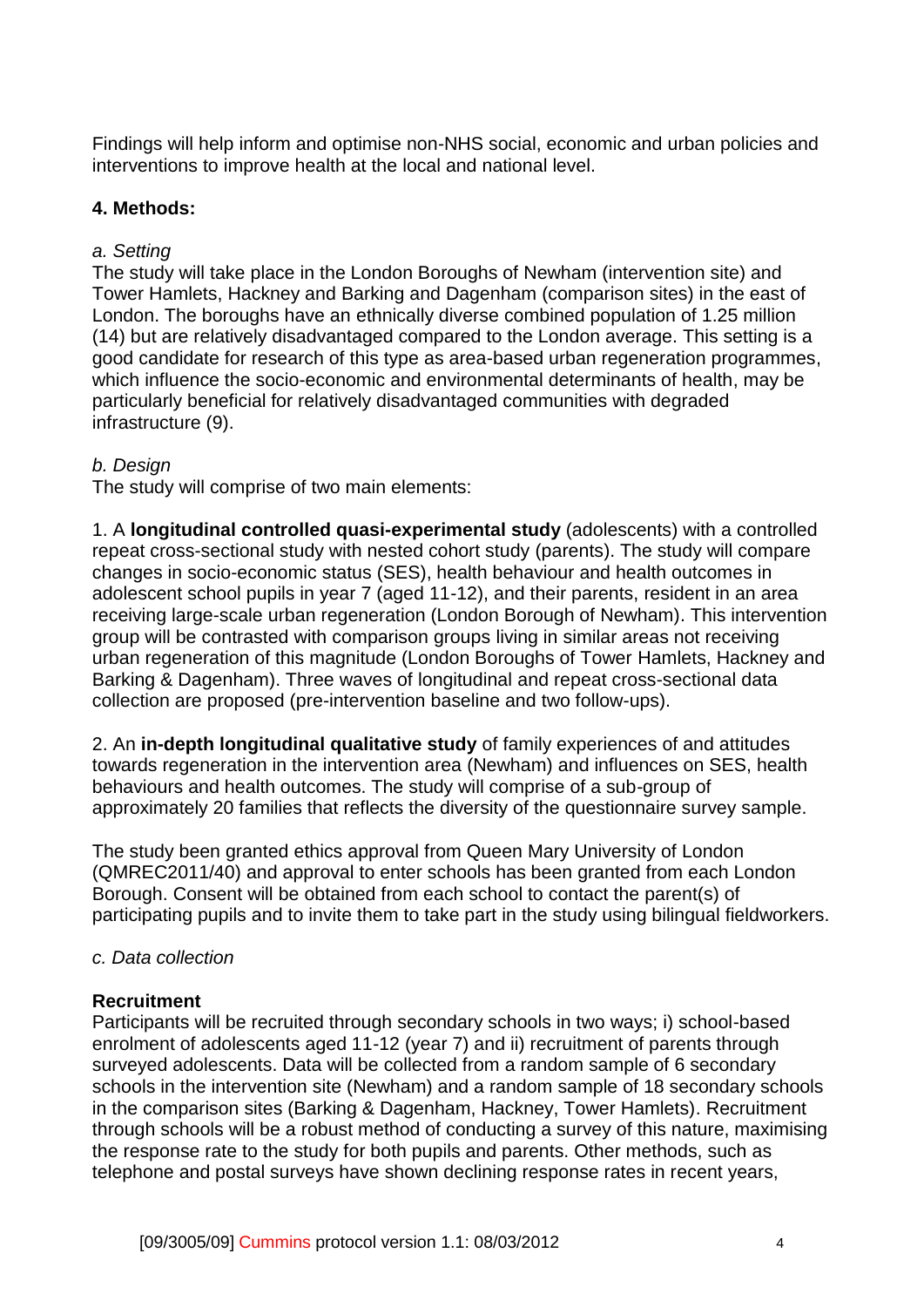especially in disadvantaged areas (15) making a school based approach the most effective method of enrolment.

Existing strong links with secondary schools in each of the intervention and comparison sites will be used to invite schools to participate by letter, email, telephone, and a site visit (if requested). Mixed ability classes within each school will be randomly allocated to the study. All adolescents in each class will be provided with accessible information about the study and invited to participate, with the survey undertaken in the classroom during school hours.

# **Proposed Outcome Measures**

# *Child completed psychological scales*

• Short Moods and Feelings Questionnaire (SMFQ)

The MFQ is a 32-item questionnaire based on DSM-III-R criteria for depression (16). An 11 item subscale, based on the discriminating ability between the depressed and nondepressed, was developed as a short form alternative (SMFQ). Each item is to be rated on a 3 point scale: "true", "sometimes true", and "not true" with respect to the events of the past two weeks. Both parent- and child-report forms are available.

Warwick-Edinburgh Mental Well-Being Scale (WEMWBS)

Newly developed scale for assessing positive mental health (mental well-being) (17). A 14 positively worded item scale with five response categories. It covers most aspects of positive mental health (positive thoughts and feelings) currently in the literature, including both hedonic and eudaimonic perspectives. The scale has been validated in adolescents (18) and cross-culturally within Pakistani and Chinese subgroups (19).

Multidimensional Scale of Perceived Social Support (MSPSS)

The Multidimensional Scale of Perceived Social Support (PSSS) is a validated 12-item instrument designed to assess perceptions about support from family, friends and a significant other (20).

Strengths and Difficulties Questionnaire (SDQ)

The Strengths and Difficulties Questionnaire (SDQ) is a brief behavioural screening questionnaire about 3-16 year olds (21). It asks about 25 attributes which cover emotional symptoms, conduct problems, hyperactivity and inattention, peer relationship problems and prosocial behaviour. A self-completed reported version with amended questionioning has been validated for use in 11 to 16 year olds (22).

### *Child completed physical activity measures*

• SPEEDY questionnaire (modified Y-PAQ).

The Sport, Physical activity and Eating behaviour: Environmental Determinants in Young (SPEEDY) questionnaire has been developed in collaborative study with the [Departments](http://www1.uea.ac.uk/cm/home/schools/foh/med/research)  [of Health Policy and Practice](http://www1.uea.ac.uk/cm/home/schools/foh/med/research) and [Environmental Sciences](http://www1.uea.ac.uk/cm/home/schools/sci/env) at the University of East Anglia in Norwich and the MRC Epidemiology Unit in Cambridge. The questionnaire assesses accumulated time spent physically active and taking part in sedentary behaviours. Estimates of total physical activity are comparable with previous population-based studies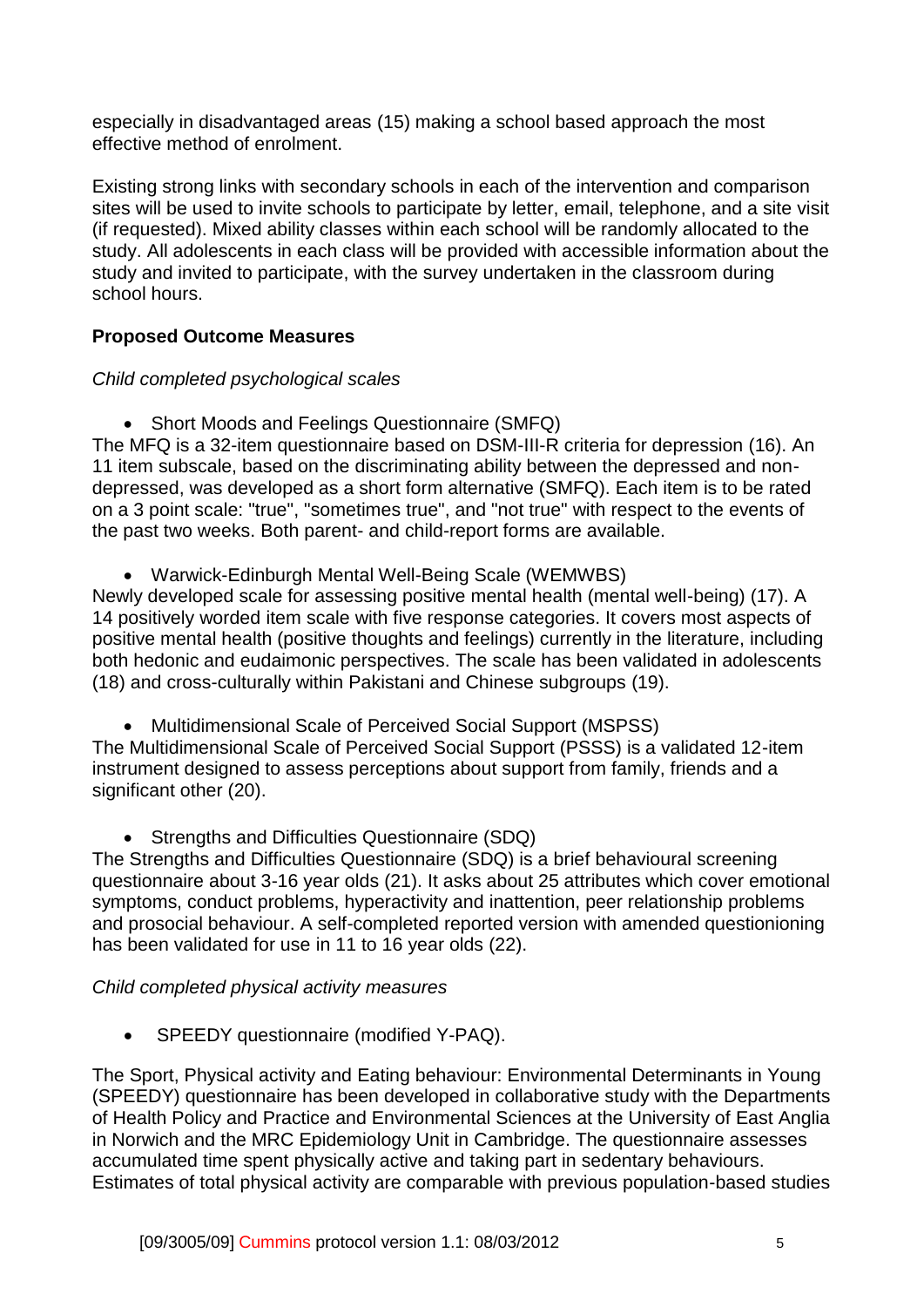in a similar age group in Britain and other European countries (23). *Parent completed psychological scales*

 Parental mental health and well-being be assessed by self-completion of the SMFQ, WEMWBS and MSPSS scales described above.

# *Parent completed physical activity measures*

"Recent Physical Activity Questionnaire" (R-PAQ).

This instrument has demonstrated validity for ranking individuals according to their time spent at vigorous-intensity activity and overall energy expenditure (24). The scale, developed by the MRC Epidemiology Unit, describes the extent of physical activity around the house, travel to work patterns, and determines recreational physical activity energy expenditure over the previous four weeks.

## *Parental Employment*

• Self reported current or previous occupation.

Employment status will be assessed by standardised questions used at the 2011 Census for England (25). Individual occupations will be coded to SOC2010 classifications which may be further coded to the standard National Statistics Socioeconomic Classification System (NSSEC) (26). Further measures of household socioeconomic circumstances will be assessed, such as household overcrowding, housing quality, frequency of holidays, computer and car ownership and benefits receipts.

# *d. Data analysis*

### **Quantitative Study**

A *cross-sectional analysis* of baseline data will assess the impact of self-reported demographic, socio-economic and environmental correlates of physical activity and mental wellbeing in adolescents and parents, using multi-level regression models that account for the clustered nature of our sample by including school as a random effect.

We will compare:

- (i) differences in associations between intervention and comparison sites and schools, and
- (ii) differences in the factors influencing outcomes, namely employment, mental health and well-being and physical activity energy expenditure.

We will also investigate whether accessibility (density and distance) to health promoting environmental resources (e.g. green space, leisure facilities, food retail outlets, cycle paths) from either home (adolescents and parents) or school (adolescents) is related to specific health behaviours. For distance metrics we will calculate network distance from the population weighted centroid of the point of origin unit postcode to the nearest relevant environmental resource in a geographic information system (GIS). Where outcome measures are highly skewed we will transform, or divide into groups, as appropriate and model using multivariate logistic mixed models.

The main aim of the *longitudinal and repeat cross-sectional analyses* will be to assess the effect of regeneration on primary outcomes (employment, physical activity and mental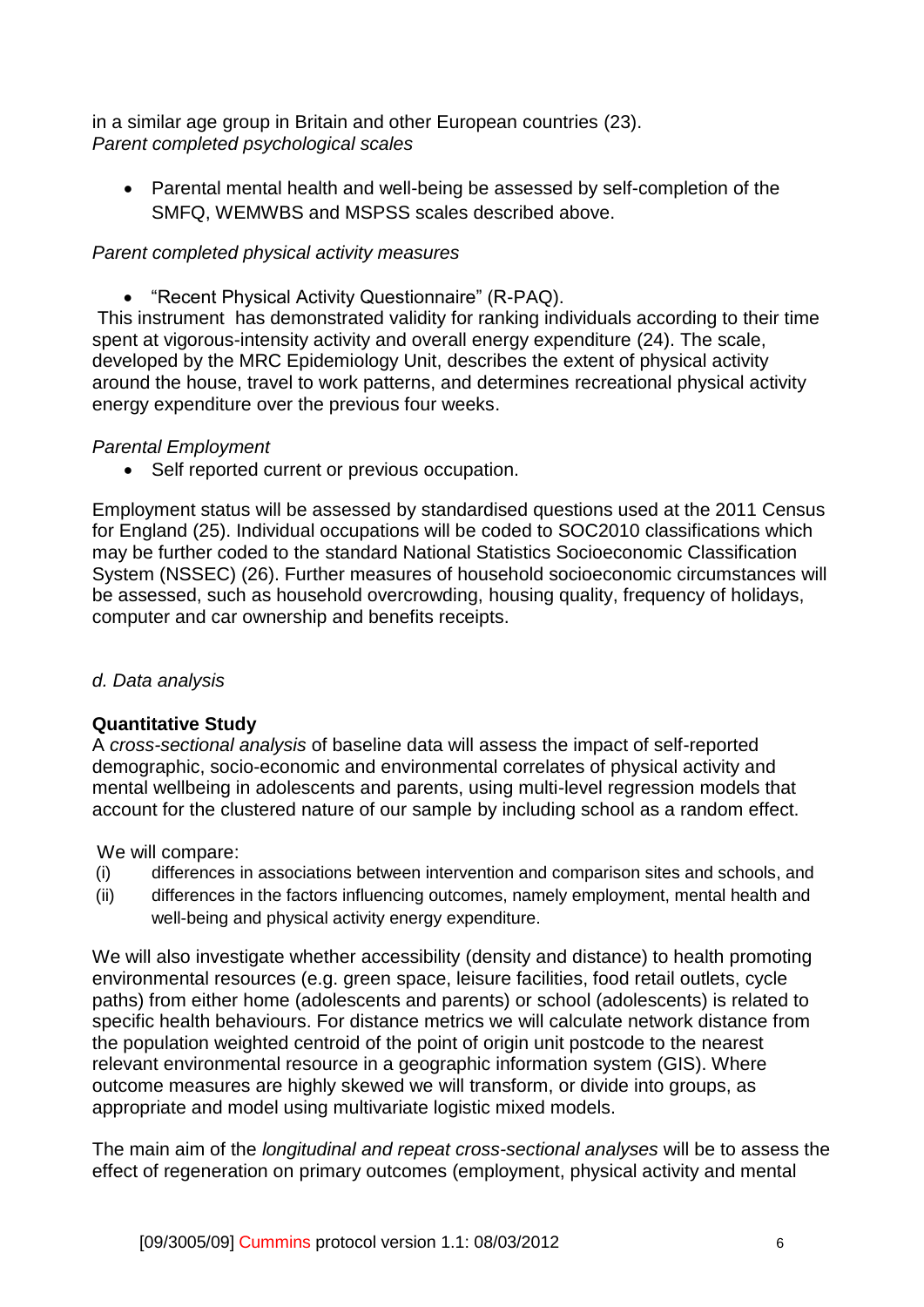wellbeing). This will be done by investigating pre-post changes in outcomes between baseline (wave 1) and follow-up (wave 2). Change is defined as within-individual or between wave change in a specific outcome in the intervention area minus the withinindividual or between wave change in the outcome in the comparison areas. In nonrandomized studies such as this there is potential for differences between intervention and comparison groups at baseline. If differences are observed we can adjust for these differences by using appropriate baseline individual socio-demographic confounders. We will also consider propensity score analyses. Primary outcomes will be assessed at wave 3 to investigate whether changes at wave 2 have been sustained. To investigate effects on health inequalities we will undertake a stratified analysis to assess whether any impacts on primary outcomes are socially patterned by sub-groups of individuals. We will assess whether the differences in the social patterning outcomes have changed over time compared to baseline. Finally, we will also map and describe individual changes in objective and subjective accessibility to environmental resources over time (e.g. access to cycle paths, green space, food retailing, sport and recreation facilities, crime, social capital/cohesion) and whether this is related to individual changes in physical activity and mental wellbeing controlling for demographic and socio-economic factors. Analysis of secondary outcomes (benefit status, educational attainment, social capital/cohesion, diet, smoking, alcohol use) will be undertaken in a similar manner.

#### **Qualitative Study**

Interviews will be tape recorded, anonymised and transcribed and analysed using the framework methodology (27) and NUDIST N6 software. Our analytical technique will be inductive (going from observed instances to the development of a model or interpretation in a rigorous manner) (28). Data analysis will be developed along principles outlined by Harding and Gantley (29), specifically the data will be managed in the first instance by mapping key concepts derived from the transcripts ('charting') (29) and extracting emergent themes from the transcripts. Transcripts will be analysed iteratively and emergent themes and concepts revisited and refined. Particular attention will be paid to discordant voices or dissonant cases i.e. elements of the transcript that do not readily accommodate a theme but which are notable for future analysis. The emergent themes together will form the basis of analytical interpretation.

**Synthesis of quantitative and qualitative data:** Conducting a mixed methods study has the potential for contradictions in terms of findings. We will not privilege one type of data over another but explore the contradictions as they arise. The data generated from both elements of the project will be subject to an interpretative synthesis using a narrative summary approach (30). Narrative summary involves the 'selection, chronicling and ordering of evidence to produce an account of the evidence' (30). This may include the straightforward description of findings through to more reflexive accounts of the available data. Complex narratives can explore dynamic processes, offering explanations that emphasise temporal and dependent nature of events – essential in a longitudinal study. Such an approach is flexible and theory-led, can deal effectively with large amounts of data and can triangulate different types of evidence. Narrative summary can 'integrate' qualitative and quantitative data through juxtaposing diverse and seemingly contradictory findings side-by-side and can generate higher-order data and focus attention on critical nuances and tensions.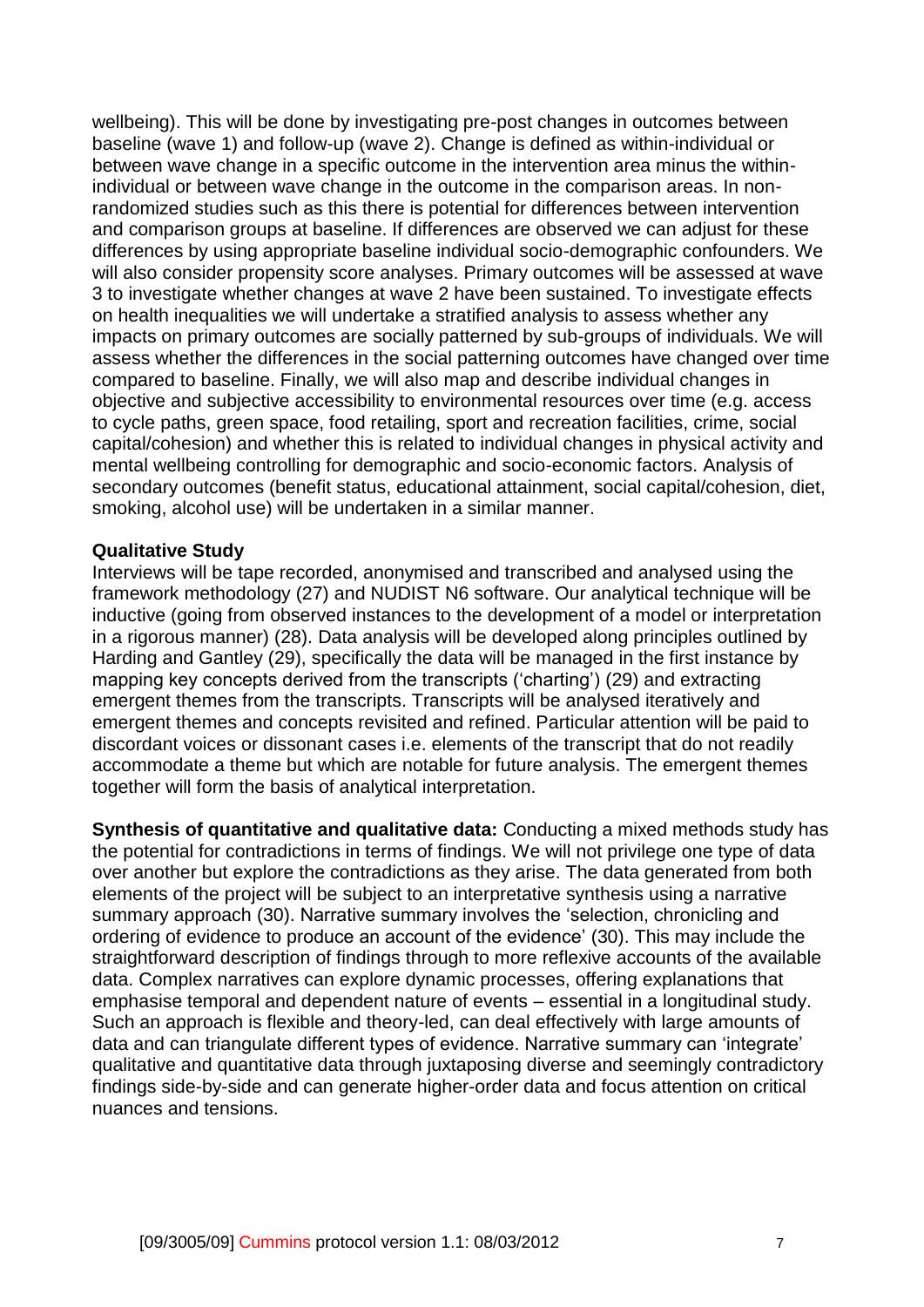## **5. Contribution of existing research:**

#### **Pathways between socio-economic and physical regeneration components and primary outcomes**.

Specific pathways by which components of the regeneration programme can be linked to specific **primary** outcomes are supported by the following evidence:

**a) Employment.** Employment status is associated with health for both individuals and families (31). Unemployment is associated with worse mental health (32;33), all-cause mortality (34), limiting long-term illness (35;36) and alcohol use and smoking (37). A recent review also suggests that even when employed, job type/grade (occupation) also has a role in shaping health (and health inequalities) through a variety of mechanisms including position in the hierarchical occupational system; psychosocial job stressors (such as demand, control and reward) and precarious employment such as contract, temporary and shift work (38). In addition there is emerging evidence that women may be impacted differently by adverse working conditions, and possibly more negatively, than men (38).

Components of the regeneration programme that may positively impact on employment status include jobs created in a variety of occupations and grades in the retail, service, business and construction sectors, associated with the Stratford City and Olympic Park developments. These will include 30,000 temporary jobs related to construction and up to 50,000 permanent jobs as a result of facilities developed in the area (39). Currently 24.6% of the 3,315 jobs created in construction have gone to local residents (39) indicating substantial employment opportunities for local residents.

**b) Physical activity**. Environmental factors that have been shown to negatively influence physical activity include limited access to recreational facilities, such as parks and green space, sports facilities, pavements/sidewalks, bicycle/walking trails (40;41) and environmental characteristics that promote car use and discourage walking and cycling, such as poor road connectivity and 'walkability', lack of access to public transportation and safety associated with traffic and crime (40;42;43).

Components of the regeneration programme that will plausibly impact positively on physical activity include: improving access to, and upgrading the quality of, green space, increased public transportation (rail and bus links) and active travel (walking and cycling paths) options, and the provision of new formal and informal sporting and leisure facilities in the Olympic Park.

Changes that might negatively affect physical activity include perceptions of increases in traffic volumes, noise and pollution (from road and other construction).

**c) Mental health and wellbeing.** Objective and subjective features of residential environments are associated with psychological well-being. These features include noise, urban design and maintenance, density, escape facilities, and social participation (44;45). These have been operationalised as social isolation, neighbourhood disorganisation, crime and violence, lack of housing, access to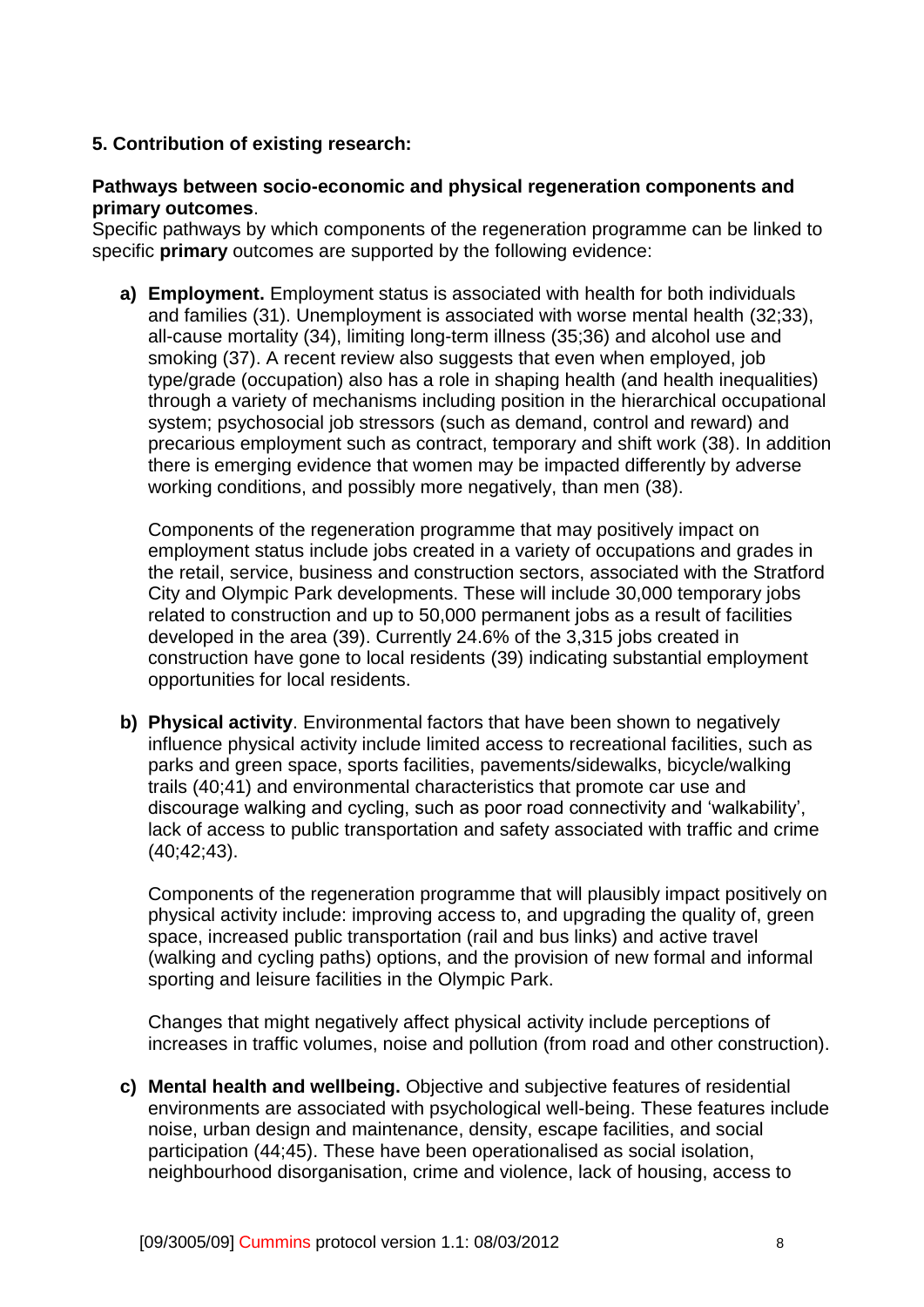leisure and recreational facilities, attachment to community networks, and social participation and inclusion (46). In addition features such as neighbourhood 'greenness' and local social interaction have also been implicated (47).

Components of the regeneration programme that will plausibly impact on these objective and subjective risk factors include improved housing and neighbourhood environment (aesthetics), perceptions of safety, social cohesion, improved access to transport, civic and green space, involvement in sports, skills and cultural programmes, and employment.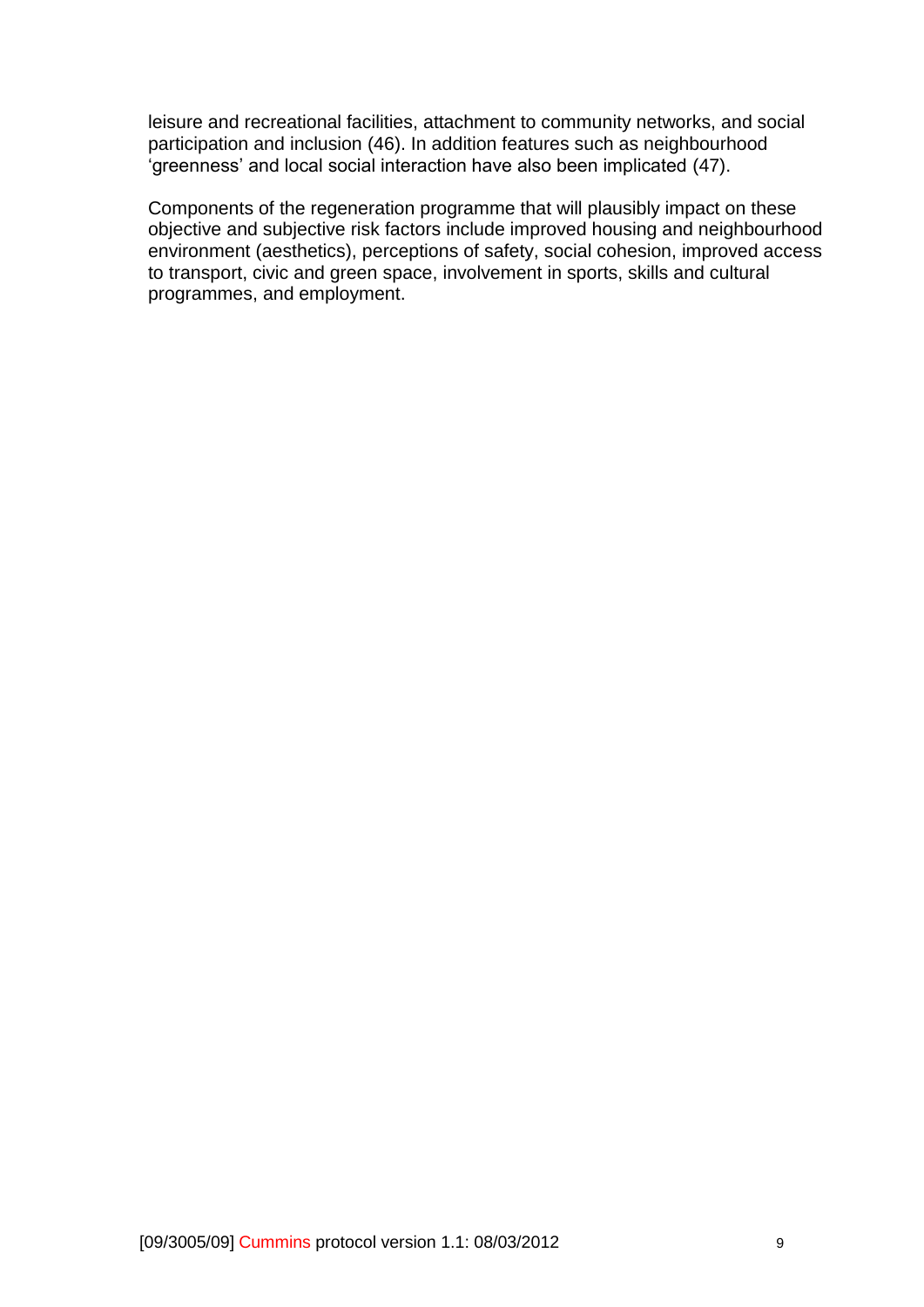# **6 . Plan of Investigation :**

| Year                             | 2011   |  |  |  | 2012 |  |              |  |   |  |                     |  |  |  | 2013         |  |              |  |  |   |  | 2014 |  |   |  |  |             |  |  |   | 2015 |   |  |              |  |  |              |  |  |   |  |   |  |  |  |
|----------------------------------|--------|--|--|--|------|--|--------------|--|---|--|---------------------|--|--|--|--------------|--|--------------|--|--|---|--|------|--|---|--|--|-------------|--|--|---|------|---|--|--------------|--|--|--------------|--|--|---|--|---|--|--|--|
| Quarter                          | 3<br>4 |  |  |  | 1    |  | $\mathbf{2}$ |  | 3 |  | 4                   |  |  |  | $\mathbf{1}$ |  | $\mathbf{2}$ |  |  | 3 |  | 4    |  | 1 |  |  | $\mathbf 2$ |  |  | 3 |      | 4 |  | $\mathbf{1}$ |  |  | $\mathbf{2}$ |  |  | 3 |  | 4 |  |  |  |
|                                  |        |  |  |  |      |  |              |  |   |  |                     |  |  |  |              |  |              |  |  |   |  |      |  |   |  |  |             |  |  |   |      |   |  |              |  |  |              |  |  |   |  |   |  |  |  |
| Set-up                           |        |  |  |  |      |  |              |  |   |  |                     |  |  |  |              |  |              |  |  |   |  |      |  |   |  |  |             |  |  |   |      |   |  |              |  |  |              |  |  |   |  |   |  |  |  |
| Ethical                          |        |  |  |  |      |  |              |  |   |  |                     |  |  |  |              |  |              |  |  |   |  |      |  |   |  |  |             |  |  |   |      |   |  |              |  |  |              |  |  |   |  |   |  |  |  |
| Approval<br>Study                |        |  |  |  |      |  |              |  |   |  |                     |  |  |  |              |  |              |  |  |   |  |      |  |   |  |  |             |  |  |   |      |   |  |              |  |  |              |  |  |   |  |   |  |  |  |
| Materials                        |        |  |  |  |      |  |              |  |   |  |                     |  |  |  |              |  |              |  |  |   |  |      |  |   |  |  |             |  |  |   |      |   |  |              |  |  |              |  |  |   |  |   |  |  |  |
| Pilot (Survey)                   |        |  |  |  |      |  |              |  |   |  |                     |  |  |  |              |  |              |  |  |   |  |      |  |   |  |  |             |  |  |   |      |   |  |              |  |  |              |  |  |   |  |   |  |  |  |
| <b>Data</b><br><b>Collection</b> |        |  |  |  |      |  |              |  |   |  | <b>INHERVENTION</b> |  |  |  |              |  |              |  |  |   |  |      |  |   |  |  |             |  |  |   |      |   |  |              |  |  |              |  |  |   |  |   |  |  |  |
| School Survey                    |        |  |  |  |      |  |              |  |   |  |                     |  |  |  |              |  |              |  |  |   |  |      |  |   |  |  |             |  |  |   |      |   |  |              |  |  |              |  |  |   |  |   |  |  |  |
| Parent Survey                    |        |  |  |  |      |  |              |  |   |  |                     |  |  |  |              |  |              |  |  |   |  |      |  |   |  |  |             |  |  |   |      |   |  |              |  |  |              |  |  |   |  |   |  |  |  |
| Environment                      |        |  |  |  |      |  |              |  |   |  |                     |  |  |  |              |  |              |  |  |   |  |      |  |   |  |  |             |  |  |   |      |   |  |              |  |  |              |  |  |   |  |   |  |  |  |
| Data                             |        |  |  |  |      |  |              |  |   |  |                     |  |  |  |              |  |              |  |  |   |  |      |  |   |  |  |             |  |  |   |      |   |  |              |  |  |              |  |  |   |  |   |  |  |  |
| Qualitative<br>Study             |        |  |  |  |      |  |              |  |   |  |                     |  |  |  |              |  |              |  |  |   |  |      |  |   |  |  |             |  |  |   |      |   |  |              |  |  |              |  |  |   |  |   |  |  |  |
| <b>Data</b>                      |        |  |  |  |      |  |              |  |   |  |                     |  |  |  |              |  |              |  |  |   |  |      |  |   |  |  |             |  |  |   |      |   |  |              |  |  |              |  |  |   |  |   |  |  |  |
| Input/Analysis                   |        |  |  |  |      |  |              |  |   |  |                     |  |  |  |              |  |              |  |  |   |  |      |  |   |  |  |             |  |  |   |      |   |  |              |  |  |              |  |  |   |  |   |  |  |  |
| Data entry                       |        |  |  |  |      |  |              |  |   |  |                     |  |  |  |              |  |              |  |  |   |  |      |  |   |  |  |             |  |  |   |      |   |  |              |  |  |              |  |  |   |  |   |  |  |  |
| Data<br>transcription            |        |  |  |  |      |  |              |  |   |  |                     |  |  |  |              |  |              |  |  |   |  |      |  |   |  |  |             |  |  |   |      |   |  |              |  |  |              |  |  |   |  |   |  |  |  |
| Data cleaning                    |        |  |  |  |      |  |              |  |   |  |                     |  |  |  |              |  |              |  |  |   |  |      |  |   |  |  |             |  |  |   |      |   |  |              |  |  |              |  |  |   |  |   |  |  |  |
| Data analysis                    |        |  |  |  |      |  |              |  |   |  |                     |  |  |  |              |  |              |  |  |   |  |      |  |   |  |  |             |  |  |   |      |   |  |              |  |  |              |  |  |   |  |   |  |  |  |
| <b>Outputs</b>                   |        |  |  |  |      |  |              |  |   |  |                     |  |  |  |              |  |              |  |  |   |  |      |  |   |  |  |             |  |  |   |      |   |  |              |  |  |              |  |  |   |  |   |  |  |  |
| Writing                          |        |  |  |  |      |  |              |  |   |  |                     |  |  |  |              |  |              |  |  |   |  |      |  |   |  |  |             |  |  |   |      |   |  |              |  |  |              |  |  |   |  |   |  |  |  |
| Feedback                         |        |  |  |  |      |  |              |  |   |  |                     |  |  |  |              |  |              |  |  |   |  |      |  |   |  |  |             |  |  |   |      |   |  |              |  |  |              |  |  |   |  |   |  |  |  |
| Final report<br>(NIHR)           |        |  |  |  |      |  |              |  |   |  |                     |  |  |  |              |  |              |  |  |   |  |      |  |   |  |  |             |  |  |   |      |   |  |              |  |  |              |  |  |   |  |   |  |  |  |
| Main papers                      |        |  |  |  |      |  |              |  |   |  |                     |  |  |  |              |  |              |  |  |   |  |      |  |   |  |  |             |  |  |   |      |   |  |              |  |  |              |  |  |   |  |   |  |  |  |
| Management                       |        |  |  |  |      |  |              |  |   |  |                     |  |  |  |              |  |              |  |  |   |  |      |  |   |  |  |             |  |  |   |      |   |  |              |  |  |              |  |  |   |  |   |  |  |  |
| Staff meeting                    |        |  |  |  |      |  |              |  |   |  |                     |  |  |  |              |  |              |  |  |   |  |      |  |   |  |  |             |  |  |   |      |   |  |              |  |  |              |  |  |   |  |   |  |  |  |
| Study meeting                    |        |  |  |  |      |  |              |  |   |  |                     |  |  |  |              |  |              |  |  |   |  |      |  |   |  |  |             |  |  |   |      |   |  |              |  |  |              |  |  |   |  |   |  |  |  |
| Steering ctte<br>meeting         |        |  |  |  |      |  |              |  |   |  |                     |  |  |  |              |  |              |  |  |   |  |      |  |   |  |  |             |  |  |   |      |   |  |              |  |  |              |  |  |   |  |   |  |  |  |
| <b>Staffing</b>                  |        |  |  |  |      |  |              |  |   |  |                     |  |  |  |              |  |              |  |  |   |  |      |  |   |  |  |             |  |  |   |      |   |  |              |  |  |              |  |  |   |  |   |  |  |  |
| Staff $(2 x)$<br>Quant)          |        |  |  |  |      |  |              |  |   |  |                     |  |  |  |              |  |              |  |  |   |  |      |  |   |  |  |             |  |  |   |      |   |  |              |  |  |              |  |  |   |  |   |  |  |  |
| Staff (Field)                    |        |  |  |  |      |  |              |  |   |  |                     |  |  |  |              |  |              |  |  |   |  |      |  |   |  |  |             |  |  |   |      |   |  |              |  |  |              |  |  |   |  |   |  |  |  |
| Staff (Qual)                     |        |  |  |  |      |  |              |  |   |  |                     |  |  |  |              |  |              |  |  |   |  |      |  |   |  |  |             |  |  |   |      |   |  |              |  |  |              |  |  |   |  |   |  |  |  |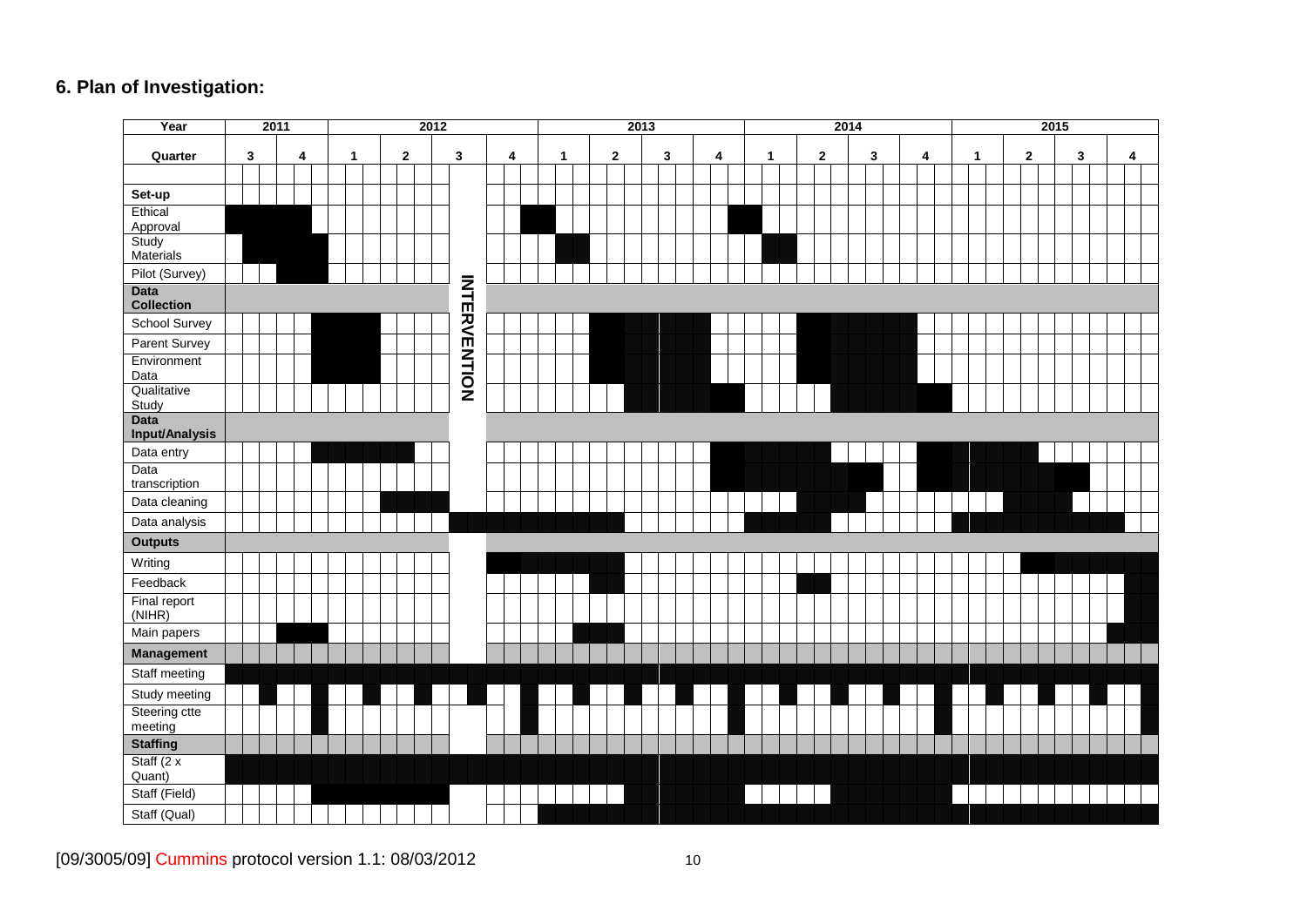# **7. Project Management:**

The team has expertise in public health, statistics, epidemiology, psychology and geography and has qualitative and quantitative methodological experience in the prospective evaluation of complex social interventions, the conduct of large-scale cohort studies and cluster-randomised trials. Team members have previously collaborated through a range of research and policy projects.

- **Steven Cummins** is a geographer with training in epidemiology/public health. He has expertise in the socio-environmental determinants of health and the prospective evaluation of natural experiments.
- **Charlotte Clark** is an environmental psychologist with experience in applied environmental psychology and environmental epidemiology. Her research focuses on how the environment affects mental health, well-being and quality of life and has extensive experience of managing longitudinal studies of adolescents and undertaking complex statistical analyses of longitudinal data (RANCH, RELACHS).
- **Stephen Stansfeld** is an epidemiologist and psychiatrist with experience of directing cohort studies in adults (Whitehall II) and children (RANCH, RELACHS) in London. His research concerns social and physical environmental factors and social inequalities in mental health and cardiovascular disease.
- **Neil Smith** is a social epidemiologist with expertise in social determinants of health inequalities in ethnic minority populations. He has extensive project management experience of Government scientific research programmes.
- **Dan Lewis** is a Geographic Information Science specialist skilled in the spatial analysis of healthcare provision aimed towards the reduction of health disparities at local levels.
- **Mark Petticrew** is a public health researcher with experience in evaluating the health effects of complex social interventions and evidence synthesis using narrative approaches. These include evaluations of complex interventions such as housing and tobacco interventions.
- **Sandra Eldridge** is a biostatistician with expertise in the design of cluster RCTs. She has a particular interest in methods to evaluate complex community interventions using pragmatic trials.
- **Stephanie Taylor** works in public health in east London and has extensive expertise of longitudinal school based epidemiological research in children and adolescents (Ten Towns Study, RELACHS), and experience in mixed methods research.
- **Adrian Renton** is a public heath physician and statistical epidemiologist. He is lead advisor to NHS London on developing an evaluation framework for the Health Legacy of London 2012 and is currently carrying out study on physical activity, diet and mental health in 50 of the most deprived estates in London (Well London).
- **Derek Moore** is a developmental psychologist and his work spans from infancy through to adolescence. Current projects include the ELAS feasibility study exploring language problems in babies born into low SES families and the evaluation of Well London with Renton.
- **Trish Greenhalgh** is trained in social and political sciences, and medicine, and is an internationally respected qualitative researcher with particular expertise in the evaluation of complex interventions to improve health, and the 'realist' synthesis of diverse quantitative and qualitative data.

### **8. Service users/public involvement:**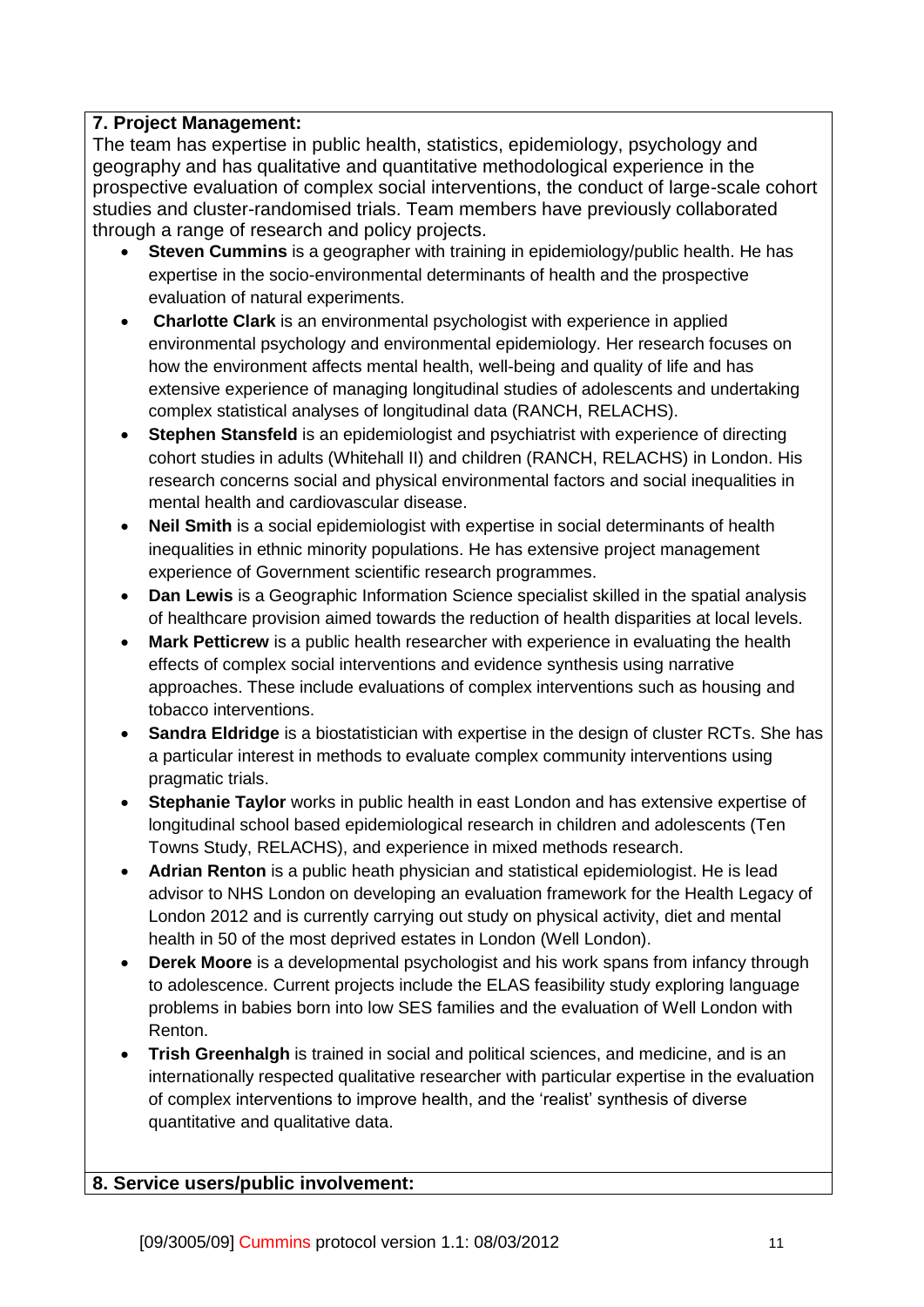Members of stakeholder groups have already been involved in this project at the planning stage. The project team convened a meeting with the Olympic leads with the London boroughs associated with the proposed project and Directors of Public Health at Newham PCT, Tower Hamlets PCT and the Healthy Urban Development Unit at Greater London Assembly and NHS London. We aim to continue the involvement of these key stakeholders as participants and observers in the Study Steering Committee. The study has been recommended by the Association of Directors of Children's Services and we have the support and active engagement of all Borough councils involved in the study.

The research design includes a qualitative component which ensures that the experiences and views of local members of the public who live near the regeneration site will be captured and reported. This will help contextualise the findings from the quantitative survey.

## **9. References**

- (1) Wilkinson RG, Pickett K. The spirit level : why more equal societies almost always do better. London : Allen Lane, 2009.
- (2) Marmot MG. Fair Society, Healthy Lives. Strategic Review of Health Inequalities in England Post 2010. 2010. London, The Marmot Review.
- (3) Health Select Committee. Health inequalities : third report of session 2008-09. London : Stationery Office, 2009.
- (4) Wanless D. Securing good health for the whole population Final report. London: HM Treasury, 2004.
- (5) Thomson H. A dose of realism for healthy urban policy: lessons from area-based initiatives in the UK. J Epidemiol Community Health 2008; 62(10):932-936.
- (6) Thomson H, Atkinson R, Petticrew M, Kearns A. Do urban regeneration programmes improve public health and reduce health inequalities? A synthesis of the evidence from UK policy and practice  $(1980\Gamma\text{C}^2004)$ . J Epidemiol Community Health 2006; 60(2):108-115.
- (7) Thomson H, Atkinson R, Petticrew M, Kearns A. Do urban regeneration programmes improve public health and reduce health inequalities? A synthesis of the evidence from UK policy and practice (1980 $\Gamma$ Cô2004). J Epidemiol Community Health 2006; 60(2):108-115.
- (8) Elliot E, Landes R, Popay J. Regeneration and Health: A selected review of research. 2001. Nuffield Institute for Health, University of Leeds, King's Fund.
- (9) Curtis S, Cave B, Coutts A. Is urban regeneration good for health? Perceptions and theories of the health impacts of urban change. Environment and Planning C-Government and Policy 2002; 20(4):517- 534.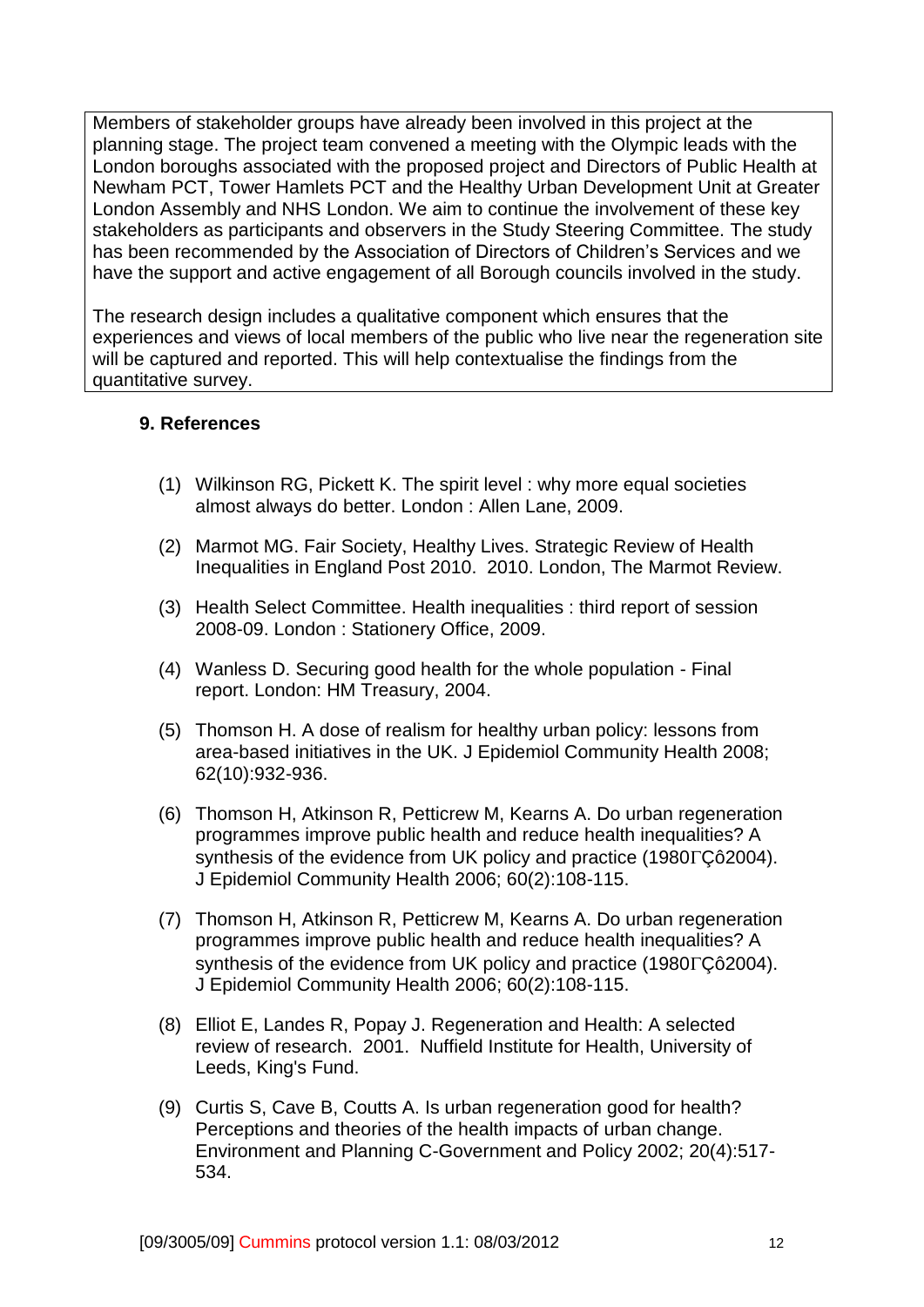- (10) Brennan A, Rhodes J, Tyler P. Evaluation of the Single Regeneration Budget Challenge Fund: second final evaluation of two SRB short duration case studies (discussion paper 114). 2000. Cambridge, University of Cambridge.
- (11) Rhodes J, Tyler P, Brennan A. Lessons and evaluation evidence from ten Single Regeneration Budget case studies: mid-term report. 2002. London, Department for Transport, Local Government and the Regions.
- (12) Baldock RO. Ten years of the Urban Programme 1981-91: The impact and implications of its assistance to small businesses. Urban Stud 1998; 35(11):2063-2083.
- (13) Thomson H, Petticrew M, Morrison D. Health effects of housing improvement: systematic review of intervention studies. British Medical Journal 2001; 323(7306):187-190.
- (14) Wales R, Roberts C, Pipe J, Rahman L, Robbins C. Olympic and Paralympic Legacy Strategic Regeneration Framework. 2009. London.
- (15) Parry O, Bancroft A, Gnich W, Amos A. Nobody home? Issues of respondent recruitment in areas of deprivation. Critical Public Health 2001; 11(4):305-317.
- (16) Angold A, Costello EJ, Messer SC, Pickles A, Winder F, Silver D. Development of a short questionnaire for use in epidemiological studies of depression in children and adolescents. International Journal of Methods in Psychiatric Research 1995; 5(4):237-249.
- (17) Tennant R, Hiller L, Fishwick R, Platt S, Joseph S, Weich S et al. The Warwick-Edinburgh mental well-being scale (WEMWBS): development and UK validation. Health and Quality of Life Outcomes 2007; 5(1):63.
- (18) Clarke A, Friede T, Putz R, Ashdown J, Martin S, Blake A et al. Warwick-Edinburgh Mental Well-being Scale (WEMWBS): Validated for teenage school students in England and Scotland. A mixed methods assessment. Bmc Public Health 2011; 11:487.
- (19) Stewart-Brown SL, Platt S, Tennant A, Maheswaran H, Parkinson J, Weich S et al. The Warwick-Edinburgh Mental Well-being Scale (WEMWBS): a valid and reliable tool for measuring mental well-being in diverse populations and projects. J Epidemiol Community Health 2011; 65(Suppl 2):A38-A39.
- (20) Zimet GD, Dahlem NW, Zimet SG, Farley GK. The multidimensional scale of perceived social support. Journal of Personality Assessment 1988.
- (21) Goodman R. The Strengths and Difficulties Questionnaire: a research note. Journal of Child Psychology and Psychiatry 1997; 38(5):581-586.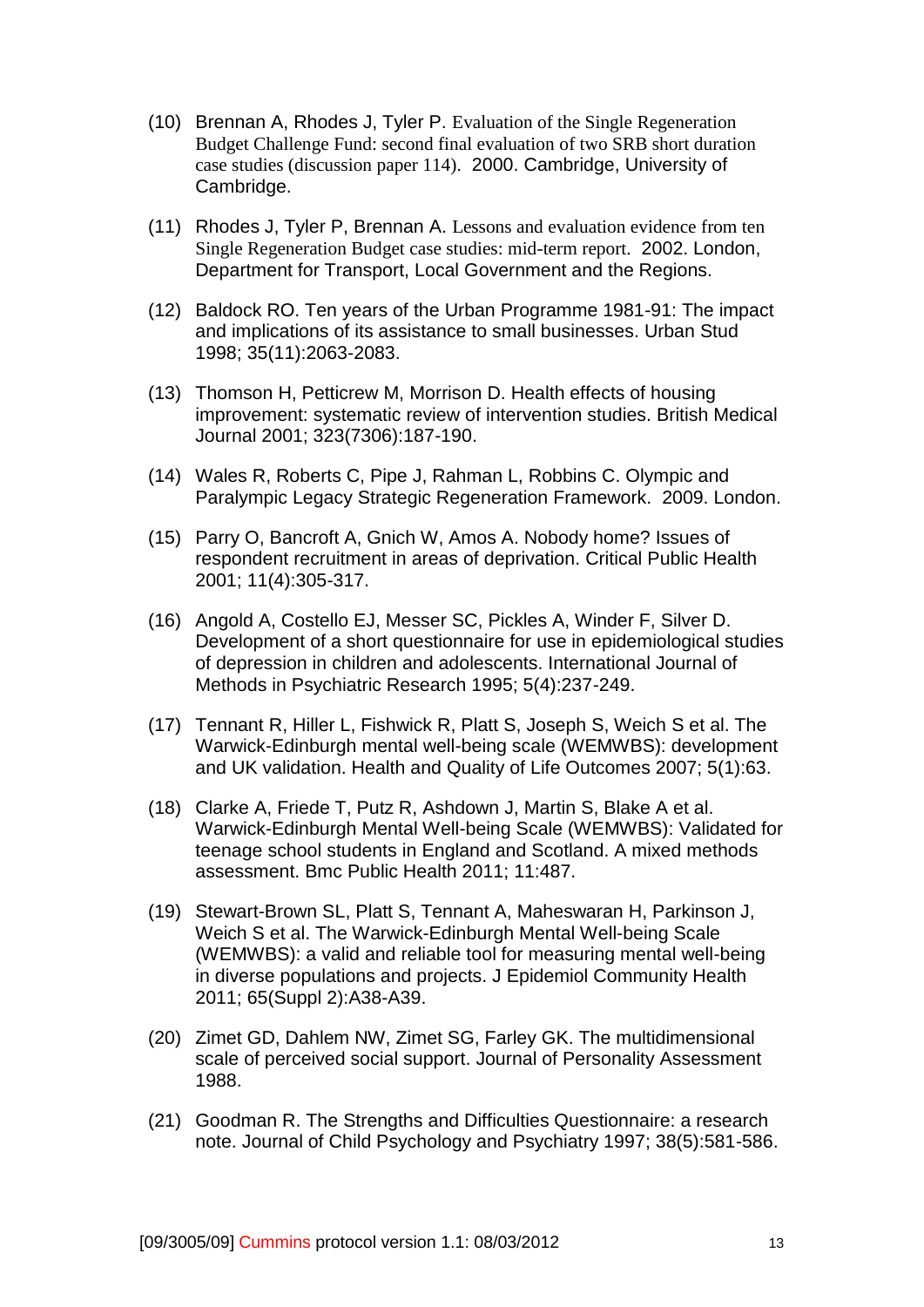- (22) Goodman R, Meltzer H, Bailey V. The Strengths and Difficulties Questionnaire: a pilot study on the validity of the self-report version. European Child & Adolescent Psychiatry 1998; 7(3):125-130.
- (23) van Sluijs E, Skidmore P, Mwanza K, Jones A, Callaghan A, Ekelund U et al. Physical activity and dietary behaviour in a population-based sample of British 10-year old children: the SPEEDY study (Sport, Physical activity and Eating behaviour: Environmental Determinants in Young people). Bmc Public Health 2008; 8(1):388.
- (24) Besson H, Brage S, Jakes RW, Ekelund U, Wareham NJ. Estimating physical activity energy expenditure, sedentary time, and physical activity intensity by self-report in adults. The American Journal of Clinical Nutrition 2010; 91(1):106-114.
- (25) Office for National Statistics. 2011 Census Questionnaire Content for England. [http://www.ons.gov.uk/ons/guide-method/census/2011/the-](http://www.ons.gov.uk/ons/guide-method/census/2011/the-2011-census/2011-census-questionnaire-content/2011-census-questions---england.pdf)[2011-census/2011-census-questionnaire-content/2011-census](http://www.ons.gov.uk/ons/guide-method/census/2011/the-2011-census/2011-census-questionnaire-content/2011-census-questions---england.pdf)[questions---england.pdf](http://www.ons.gov.uk/ons/guide-method/census/2011/the-2011-census/2011-census-questionnaire-content/2011-census-questions---england.pdf) . 2011. 1-11-2011.
- (26) Rose D, Pevalin DJ. The National Statistics Socio-economic Classification (NS-SEC rebased on the SOC2010). [http://www.ons.gov.uk/ons/guide-method/classifications/current](http://www.ons.gov.uk/ons/guide-method/classifications/current-standard-classifications/soc2010/soc2010-volume-3-ns-sec--rebased-on-soc2010--user-manual/soc2010-volume-3.pdf)[standard-classifications/soc2010/soc2010-volume-3-ns-sec--rebased](http://www.ons.gov.uk/ons/guide-method/classifications/current-standard-classifications/soc2010/soc2010-volume-3-ns-sec--rebased-on-soc2010--user-manual/soc2010-volume-3.pdf)[on-soc2010--user-manual/soc2010-volume-3.pdf](http://www.ons.gov.uk/ons/guide-method/classifications/current-standard-classifications/soc2010/soc2010-volume-3-ns-sec--rebased-on-soc2010--user-manual/soc2010-volume-3.pdf) . 2011. Palgrave Macmillan.
- (27) Ritchie J, Spencer L. Qualitative data analysis for applied social research. London: Routledge, 1994.
- (28) Grbich C. Qualitative research in health: an introduction. London: Sage Publications, 1999.
- (29) Harding G, Gantley M. Qualitative methods: beyond the cookbook. Fam Pract 1998; 15(1):76-79.
- (30) Dixon-Woods M, Agarwal S, Jones D, Young B, Sutton A. Synthesising qualitative and quantitative evidence: a review of possible methods. Journal of Health Services Research & Policy 2005; 10(1):45-53B.
- (31) Bambra C. Yesterday once more? Unemployment and health in the 21st century. J Epidemiol Community Health 2010; 64(3):213-215.
- (32) Platt S. Parasuicide and Unemployment. British Journal of Psychiatry 1986; 149:401-405.
- (33) Montgomery SM, Cook DG, Bartley MJ, Wadsworth MEJ. Unemployment pre-dates symptoms of depression and anxiety resulting in medical consultation in young men. Int J Epidemiol 1999; 28(1):95-100.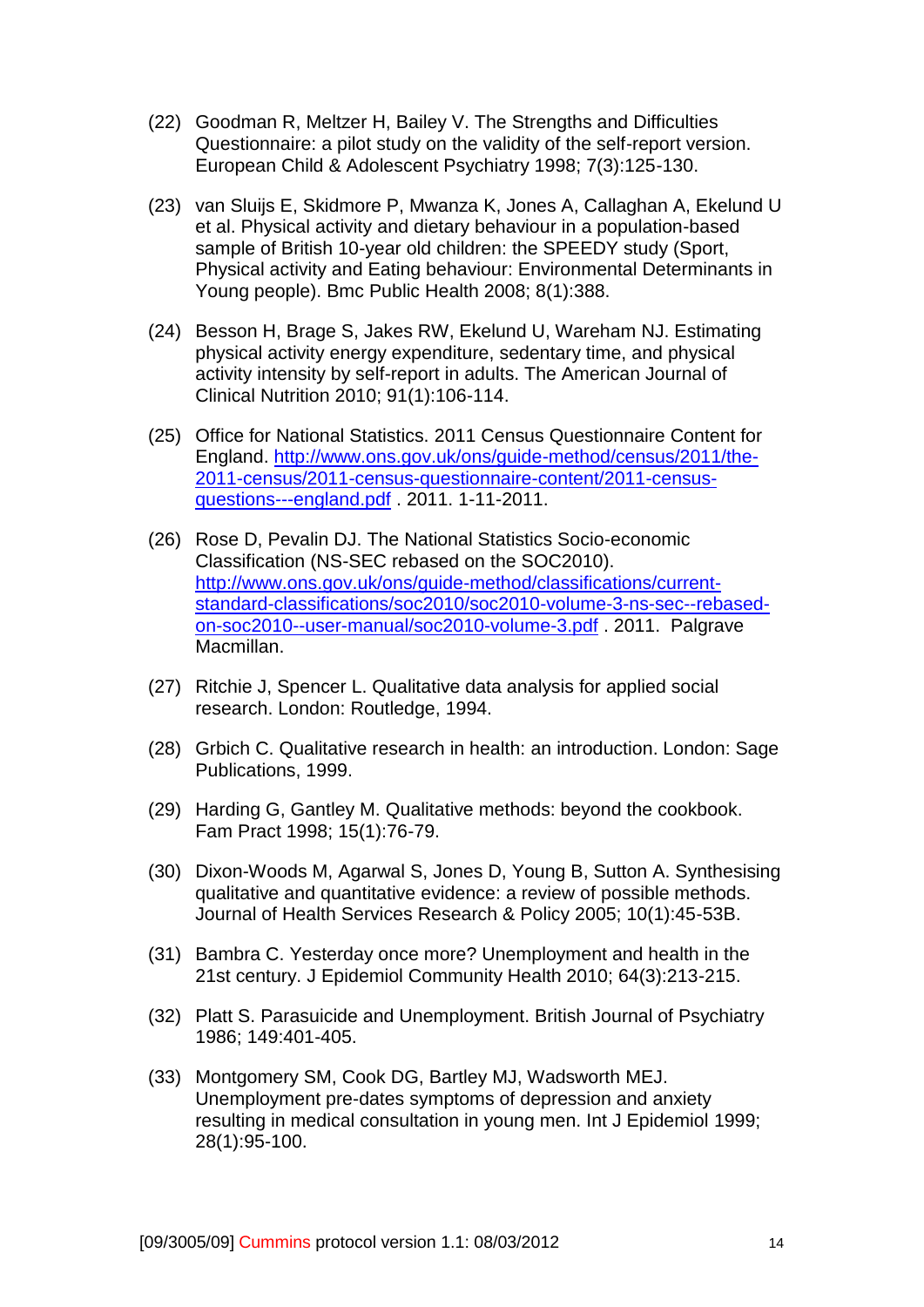- (34) Morris JK, Cook DG, Shaper AG. Loss of Employment and Mortality. British Medical Journal 1994; 308(6937):1135-1139.
- (35) Bartley M, Plewis I. Accumulated labour market disadvantage and limiting long-term illness: data from the 1971<sub> $\Gamma$ Cô1991 Office for</sub> National Statistics' Longitudinal Study. Int J Epidemiol 2002; 31(2):336- 341.
- (36) Bartley M, Sacker A, Clarke P. Employment status, employment conditions, and limiting illness: prospective evidence from the British household panel survey 1991-2001. J Epidemiol Community Health 2004; 58(6):501-506.
- (37) Montgomery SM, Cook DG, Bartley MJ, Wadsworth MEJ. Unemployment, cigarette smoking, alcohol consumption and body weight in young British men. European Journal of Public Health 1998; 8(1):21-27.
- (38) Clougherty JE, Souza K, Cullen MR. Work and its role in shaping the social gradient in health. Biology of Disadvantage: Socioeconomic Status and Health 2010; 1186:102-124.
- (39) Olympic Development Authority. Prime Minister visits Olympic Park at halfway point as job boost announced. [http://www.london2012.com/news/2009/01/prime-minister-visits](http://www.london2012.com/news/2009/01/prime-minister-visits-olympic-park-at-halfway-point-as-job-boost-announced.php)[olympic-park-at-halfway-point-as-job-boost-announced.php](http://www.london2012.com/news/2009/01/prime-minister-visits-olympic-park-at-halfway-point-as-job-boost-announced.php) . 21-10- 2011. 21-10-2011.
- (40) Davison K, Lawson C. Do attributes in the physical environment influence children's physical activity? A review of the literature. International Journal of Behavioral Nutrition and Physical Activity 2006; 3(1):19.
- (41) McCormack G, Giles-Corti B, Lange A, Smith T, Martin K, Pikora TJ. An update of recent evidence of the relationship between objective and self-report measures of the physical environment and physical activity behaviours. Journal of Science and Medicine in Sport 2004; 7(1):81-92.
- (42) Saelens BE, Sallis JF, Frank LD. Environmental correlates of walking and cycling: findings from the transportation, urban design, and planning literatures. Annals of Behavioral Medicine 2003; 25(2):80-91.
- (43) Owen N, Humpel N, Leslie E, Bauman A, Sallis JF. Understanding environmental influences on walking:: Review and research agenda. American Journal of Preventive Medicine 2004; 27(1):67-76.
- (44) Chu A, Thorne A, Guite H. The impact on mental well-being of the urban and physical environment: an assessment of the evidence. Journal of Public Mental Health 2004; 3(2):17-32.